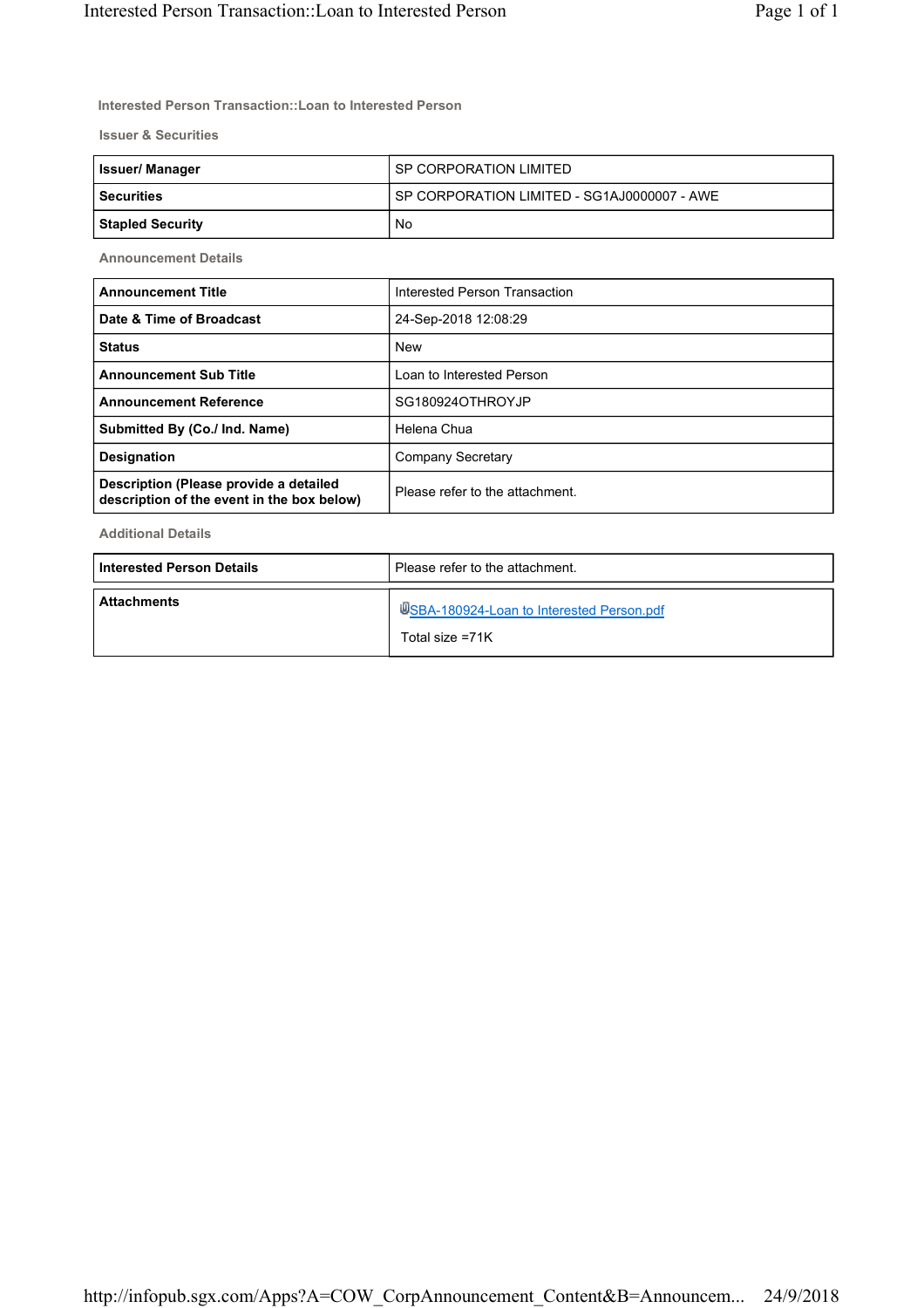

# **LOAN TO INTERESTED PERSON**

### **1. INTRODUCTION**

The Board of Directors (the "**Board**" or the "**Directors**") of SP Corporation Limited (the "**Company**" and together with its subsidiaries, the "**Group**") wishes to announce that SP Global Hong Kong Limited ("**SPGHK**"), an indirect wholly-owned subsidiary of the Company incorporated in Hong Kong, has entered into a loan agreement ("**Loan Agreement**") with Nuri Investments (S) Pte. Ltd. (the "**Borrower**") on 24 September 2018.

## **2. RATIONALE AND BACKGROUND**

- 2.1 Pursuant to the Loan Agreement, SPGHK will grant a loan of S\$20 million to the Borrower. The salient terms of the Loan Agreement and the financial effects are elaborated in the respective paragraphs 3 and 4 below.
- 2.2 The Board considers it beneficial for the Company as it gives an opportunity for the Group to optimise returns on its available funds and ultimately enhance the shareholders' value.
- 2.3 The Borrower is wholly owned by Nuri Holdings (S) Pte Ltd ("**Nuri**"), a deemed substantial shareholder of the Company, and therefore regarded as an interested person of the Company for the purpose of Rule 904(4)(a) of the Listing Manual of the Singapore Exchange Securities Trading Limited ("**SGX-ST**"). Accordingly, the entry into the Loan Agreement between SPGHK and the Borrower constitutes an "interested person transaction" within the meaning of Chapter 9 of the Listing Manual of the SGX-ST ("**Mainboard Rules**").
- 2.4 Pursuant to the shareholders' mandate for interested person transactions renewed by the Company's shareholders at the annual general meeting of the Company held on 17 April 2018 ("**IPT Mandate**"), the provision of loans to Nuri and/or its associates is one of the interested person transactions covered by the IPT Mandate. Accordingly, the entry into the Loan Agreement is not separately subject to Rules 905 and 906 of the Mainboard Rules.
- 2.5 Nonetheless, the Board wishes to disclose to shareholders the principal terms of the Loan Agreement.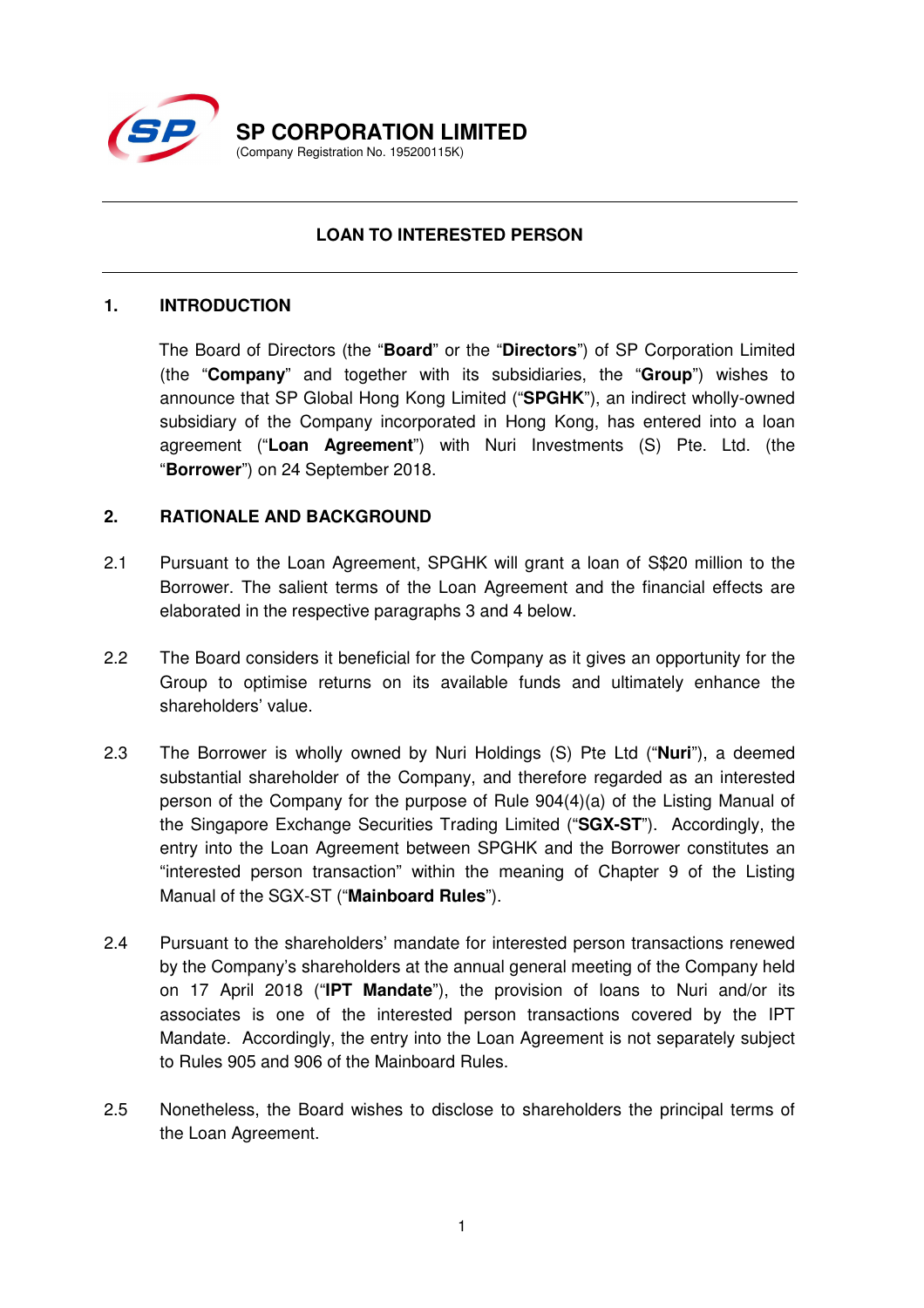

# **3. SALIENT TERMS OF THE LOAN AGREEMENT**

- 3.1 The terms and conditions of the Loan Agreement were negotiated and agreed upon by the parties on an arm's length basis.
- 3.2 A summary of the principal terms of the Loan Agreement is set out below:
	- (a) Loan Amount: Pursuant to the Loan Agreement, SPGHK will grant a loan of S\$20 million ("**Loan**") to the Borrower.
	- (b) Availability: The availability period of the Loan commenced on the date of the Loan to and including five (5) business days from the date of the Loan Agreement or such other date agreed in writing between SPGHK and the Borrower.
	- (c) Interest: The interest on the Loan is 7.5% per annum, and computed by reference to the outstanding principal amount of the Loan.
	- (d) Repayment Date: The repayment date means one  $(1)$  year from the date on which the Loan is disbursed by SPGHK to the Borrower or such later date agreed in writing between the parties. The Borrower shall repay the Loan and all accrued interest in full on the Repayment Date in cash or in such other repayment method as otherwise agreed between the parties, subject to appropriate valuation being conducted in respect of any other repayment method. In this regard, the Company (subject to its shareholders' approval, if required) is given an opportunity to participate in the ¥5 billion Sanya Integrated Development project ("**Sanya Project**") by electing to be repaid in new shares to be issued in the capital of Sanya Summer Real Estate Co. Ltd., the developer of the Sanya Project.
	- (e) Utilisation: Unless otherwise agreed by SPGHK in writing, only one utilisation request may be delivered by the Borrower under the Loan Agreement.

## **4. FINANCIAL EFFECTS**

- 4.1 The following pro forma financial effects of the Loan on the Group are theoretical in nature and are therefore not necessarily indicative of the future financial position and earnings of the Group following completion of the Loan.
- 4.2 The pro forma financial effects have been prepared on the following bases and assumptions: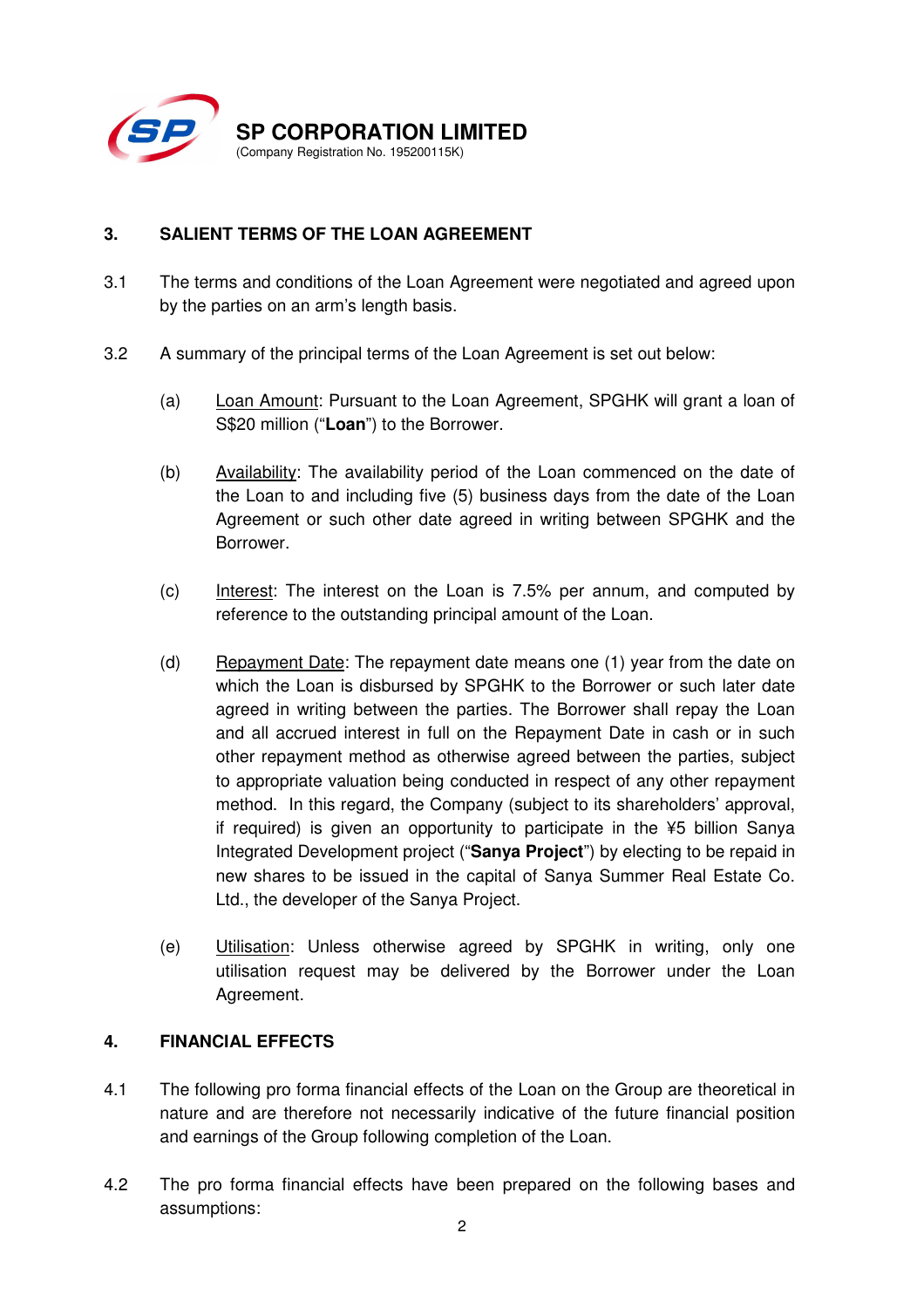

- (a) the pro forma financial effects have been computed on the basis that the Loan will be fully repaid in cash. If the Loan were to be repaid in other repayment method as other agreed between the parties, the following pro forma financial effects would not apply;
- (b) the Loan is funded through internal resources;
- (c) the estimated transaction costs relating to the Loan are expected to be funded by internal resources and have been taken into account in computing the pro forma financial effects; and
- (d) the pro forma financial effects have been computed based on the latest published audited consolidated financial statements of the Company for the financial year ended 31 December 2017 ("**FY 2017**").
- 4.3 For illustrative purposes only and assuming that the Loan had been disbursed on 1 January 2017, being the beginning of FY 2017, and fully repaid on 31 December 2017, being the end of FY 2017, the pro forma financial effects of the earnings of the Group are as follows:

|                                                                                   | <b>Before the Loan</b> | <b>After the Loan</b> |
|-----------------------------------------------------------------------------------|------------------------|-----------------------|
| Profit for the financial year (S\$ million)                                       | 0.45                   | 1.63                  |
| Earnings per ordinary share based on<br>weighted average number of shares (cents) | 1.27                   | 4.66                  |

4.4 For illustrative purposes only and assuming that the Loan had been disbursed on 1 January 2017, being the beginning of FY 2017, and fully repaid on 31 December 2017, being the end of FY 2017, the pro forma financial effects on the net asset value of the Group are as follows:

|                                                                        | <b>Before the Loan</b> | <b>After the Loan</b>    |
|------------------------------------------------------------------------|------------------------|--------------------------|
| <b>Net Assets (S\$ million)</b>                                        | 50.81                  | 51.99                    |
| Less: Intangibles (S\$ million)                                        |                        | $\overline{\phantom{a}}$ |
| Net tangible assets (S\$ million)                                      | 50.81                  | 51.99                    |
| Total number of issued shares (excluding<br>treasury shares) (million) | 35.10                  | 35.10                    |
| Net asset value per ordinary share (S\$)                               | 1.45                   | 1.48                     |